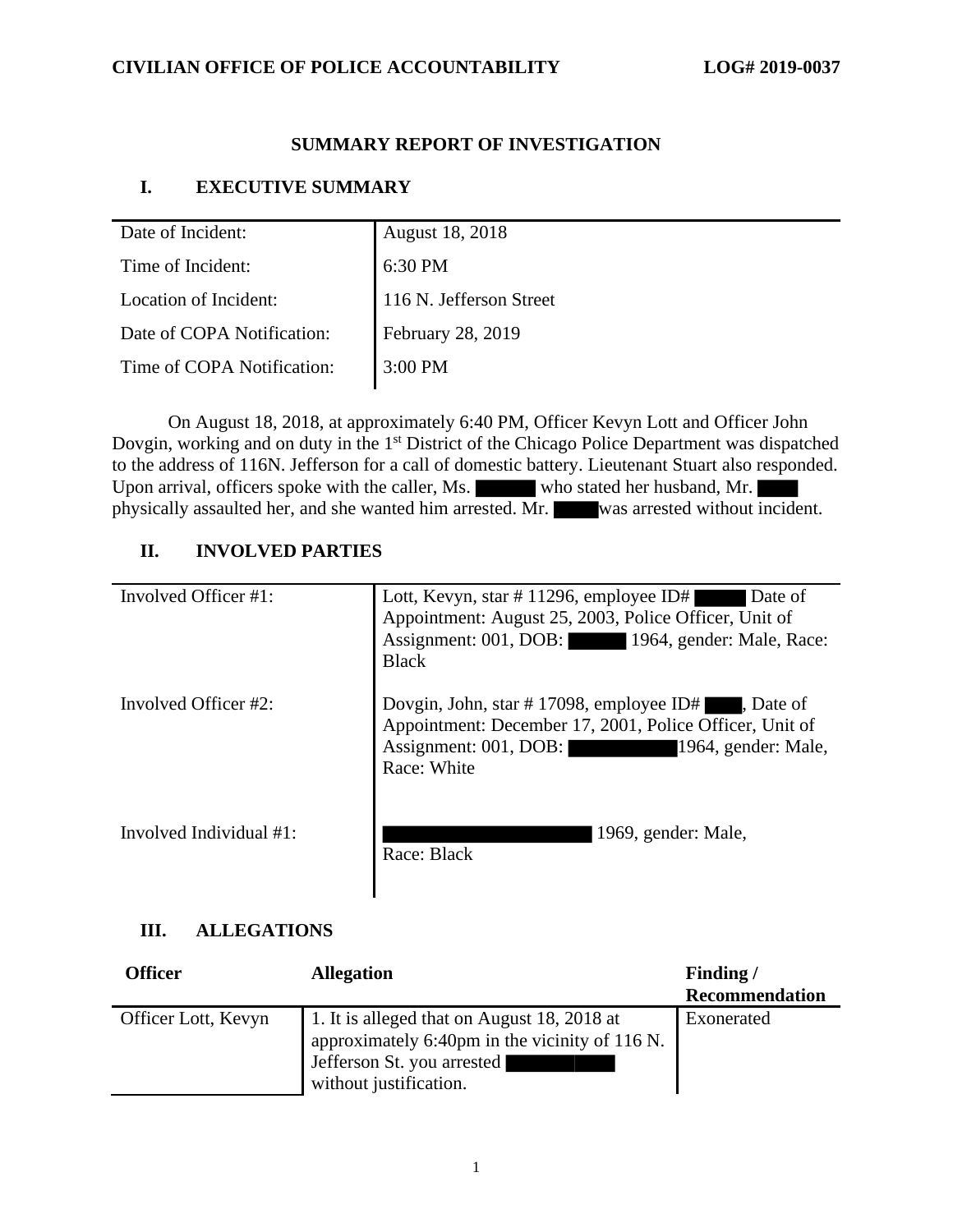| Officer Dovgin, John | 1. It is alleged that on August 18, 2018 at    | Exonerated |
|----------------------|------------------------------------------------|------------|
|                      | approximately 6:40pm in the vicinity of 116 N. |            |
|                      | Jefferson St. you arrested                     |            |
|                      | without justification.                         |            |

## **IV. APPLICABLE RULES AND LAWS**

#### Rules

1. Rule 1: Violation of any law or ordinance

2. Rule 2: Any action or conduct which impedes the Department's efforts to achieve its policy and goals or brings discredit upon the Department.

General Orders

1. G01-01 – CPD Vision Mission Statement, and Core Values

2. G02-01 – Human Rights

3.G04-04 – Domestic Incidents

Federal Laws

1.Fourth Amendment, United States Constitution

#### State Laws

- 1. 750 ILCS 60/301
- 2. 720 ILCS 5/12-3.2

# **V. INVESTIGATION<sup>1</sup>**

#### **a. Interviews**

**In an interview with COPA**<sup>2</sup> related on August 18, 2018, at approximately 6:40 PM, he was falsely arrested in the vicinity of 116 N. State Street by members of the Chicago Police Department for domestic battery after an altercation with his wife that was improperly investigated. He admitted that he and had been involved in an argument in which had hit him, but denied ever hitting Mr. Informed the investigators that both he and called for the police, but that the police never asked for his side of the story.

<sup>1</sup> *COPA conducted a thorough and complete investigation. The following is a summary of the material evidence gathered and relied upon in our analysis.*

<sup>&</sup>lt;sup>2</sup> Att. 01, Audio Interview of **on February 28, 2019**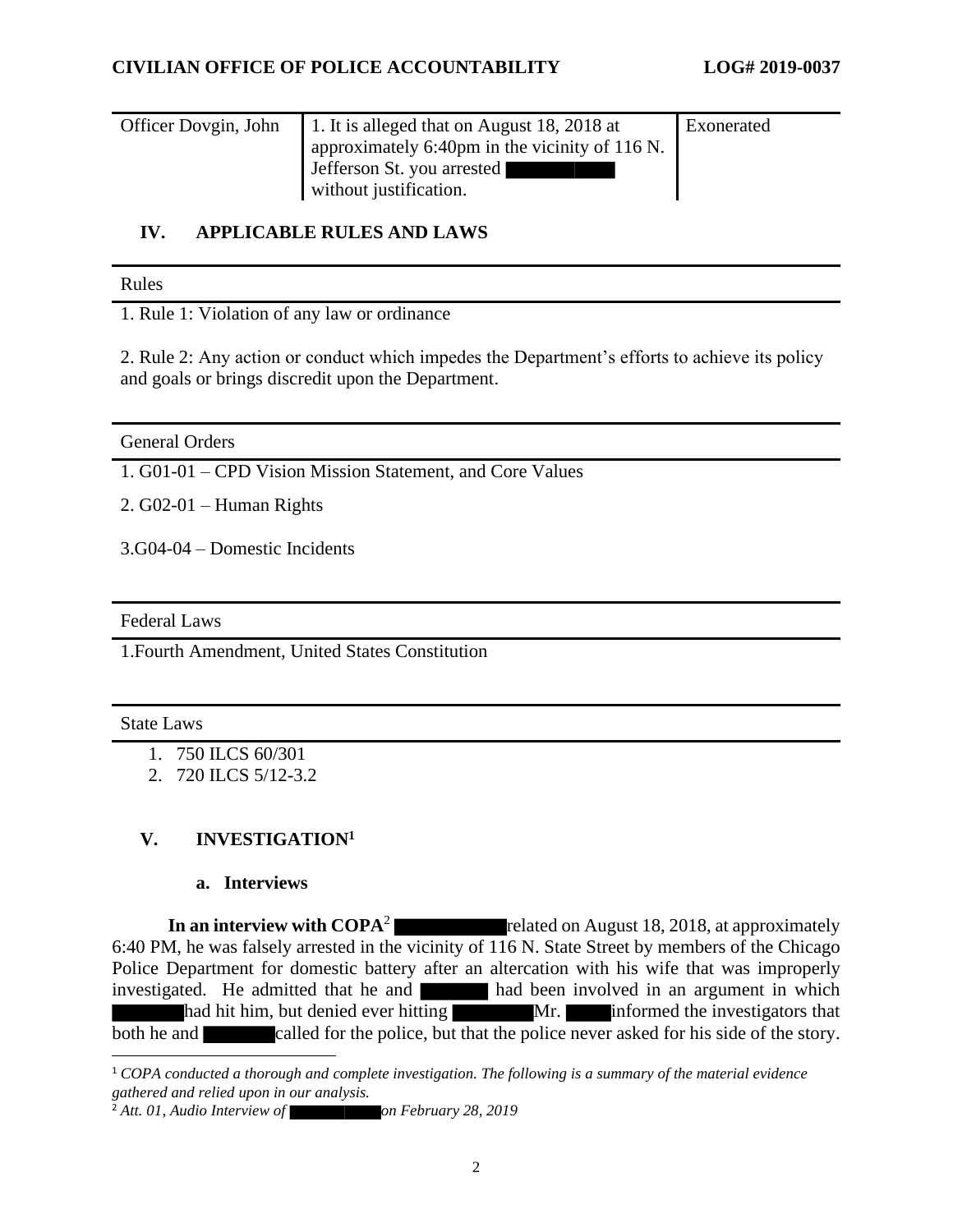## **CIVILIAN OFFICE OF POLICE ACCOUNTABILITY LOG# 2019-0037**

When the police officer told him that he was going to be taken into custody for breaking hand, slamming her head into a wall and punching her in the face, Mr. said he "maintained" (his) silence<sup>33</sup> and did not volunteer his side of the story to the officer. The police handcuffed him, took him to the police station and eventually he was transported him to court, after they had informed him that he was being charged with domestic battery. It was not until after being released from court, and taking himself to the hospital, that he informed a CPD officer his version of what had taken place the night before with

**In an interview COPA**<sup>4</sup> on August 22, 2019, Officer Dovgin related that on February 28, 2019, he was on duty as a Chicago Police Officer, working  $3<sup>rd</sup>$  watch, dressed in full Chicago Police uniform, assigned to the 001<sup>st</sup> District. On the date of February 28, 2019, Officer Dovgin was working as Beat 112.

Officer Dovgin was assigned a call to assist another unit for a call of a domestic battery in the vicinity of 116 N. Jefferson Street. Officer Dovgin was the first unit to arrive at the location. Upon arrival and after exiting the elevator, Officer Dovgin was directed by hotel security to a female now known as Ms. **Officer Dovgin observed Ms.** who appeared to be emotionally distressed, which directed his attention over to her to investigate why the police were called and specifically what occurred.

As Officer Dovign spoke with Ms. Lt. Stuart arrived and joined in the conversation, trying to determine what occurred. Ms. related that she had injuries and wanted to be seen by medical personnel. Officer Dovign requested EMS through his police radio and advised hotel security to bring an ice pack Ms. hand.

Ms. **Related, in summary, that she was the victim of a domestic battery caused by her** husband, Mr. Ms. related to police that she had called the police after she found proof of her husbands' infidelity and confronted him about it. The two had a verbal altercation that became physical. She was clear on how it became physical, (being choked, thrown into a wall) describing the injuries which seem to be consistent with a domestic battery to Officer Dovgin and Lt. Stuart.

Ms. **Further related that she wanted to sign formal complaints and wanted her husband** arrested. Based on the totality of circumstances, Mr. was ultimately arrested for domestic battery.

**In an interview COPA<sup>5</sup>** on September 12, 2019, Officer Lott related that on February 28, 2019, he was on duty as a Chicago Police Officer, working  $3<sup>rd</sup>$  watch, dressed in full Chicago Police uniform, assigned to the 001<sup>st</sup> District. On the date of February 28, 2019, Officer Lott was working as Beat 123.

Officer Lott related that while on patrol he was dispatched to a domestic battery at 116 N. State Street. Upon arrival, he observed Lt. Stuart, Officer Dovgin, and hotel security speaking with the

<sup>3</sup> *Att. 01, Audio Interview of @ 3:25 PM*

*<sup>4</sup> Att. 06 – Audio Interview of Officer Dovgin*

*<sup>5</sup> Att. 07 – Audio Interview of Officer Lott*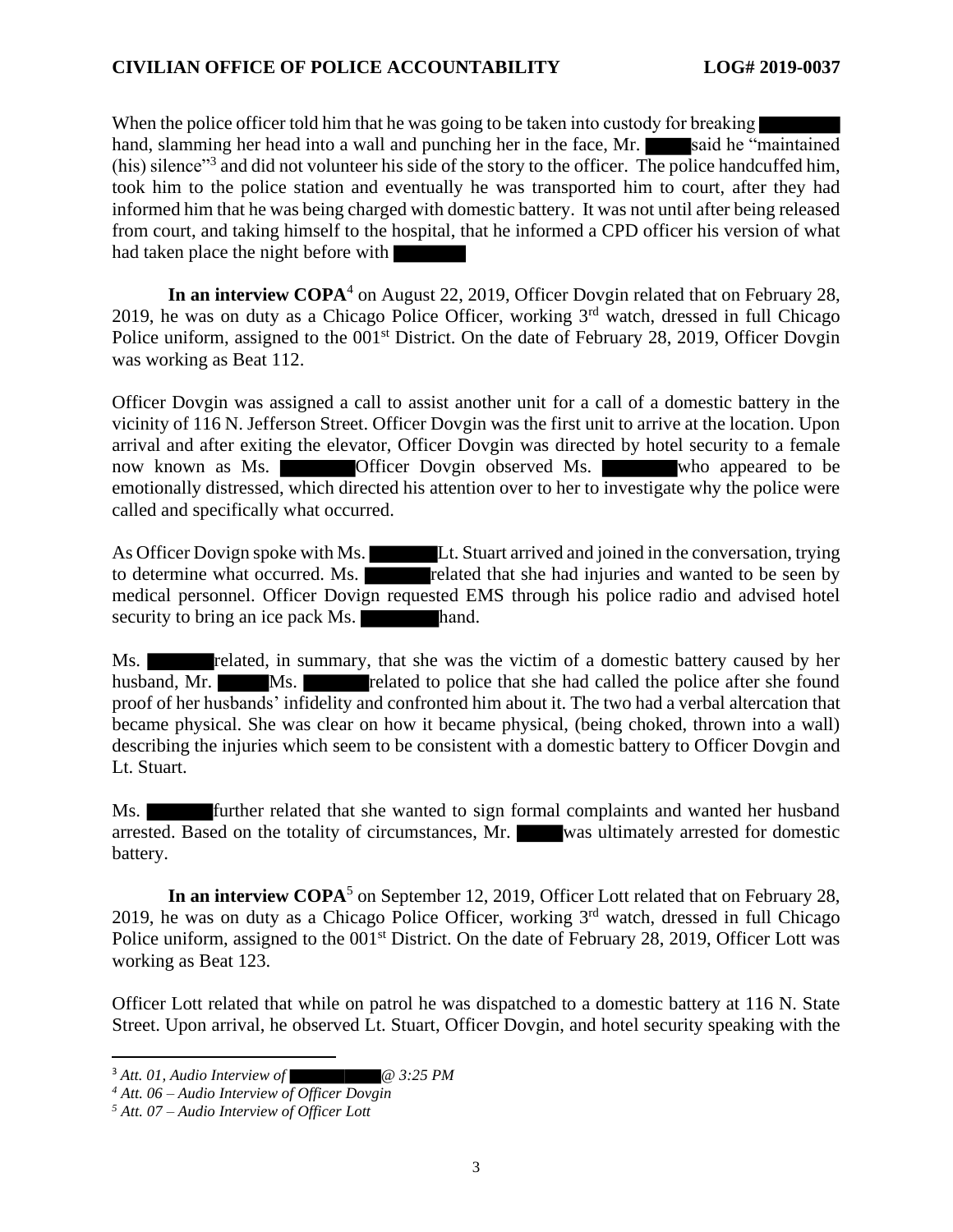alleged victim, now known as Ms. Moments after his arrival, Lt. Stuart motioned for him to step away. Lt. Stuart, being the highest-ranking officer on scene, became the lead investigator, while Officer Lott became an assist officer.

As Lt. Stuart and Officer Lott stepped away from hotel security and Ms. they approached Mr. Lt. Stuart advised Mr. to stand up an put his hands behind his back. Lt. Stuart advised Officer Lott and Dovgin that they would go downstairs to their patrol vehicles to sort out what occurred.

Once down at the patrol vehicles, Officer Lott believed that he had probable cause to arrest based on the allegation that Mr. had thrown Ms. on the bed, picked her up by the neck, and thrown her head into the wall. Officer Lott observed the Ms. with an injury to her hand/finger. Ms. then signed complaints for domestic battery.

## **b. Digital Evidence**

## **The Body Worn Camera (BWC) footage of Accused Officer Dovgin's camera**

The BWC video shows Officer Lott responding to 116-118 N. State Street. Upon his arrival he was met by hotel security who directed him where the parties were located. <sup>6</sup> Officer Dovgin asked "who called the police?"<sup>7</sup> Ms. responded, "I did". Hotel security also stated Ms. was the caller. $\bar{8}$ 

Officer Dovgin spoke with Ms. advising her that he was using audio and video to record the incident. During her interaction, Ms. **immediately related to Officer Dovgin "I'm filing** a police report, my finger is either sprained or broken."<sup>9</sup> Ms. **Further related that she and** Mr. were married. She found out about his mistress and he got upset and returned to the hotel room enraged. She explains that he then proceeded to slap her, choke her while they were on the bed and throw her head into the wall.

Based on observable injuries, Officer Dovgin notified dispatch, over his police radio, that he needed Chicago Fire Department to respond to his location.<sup>10</sup>

Lt. Stuart arrived on scene at 6:29:58. Officer Dovgin explains to her the information he has received from Ms. **All and that he was waiting on EMS** to arrive. Lt. Stuart proceeds to ask Ms. ""what do you want done about it?" Ms. responds, "I want to file a report, and press charges."<sup>11</sup>

*<sup>6</sup> Att. 13 BWC of Officer Dovgin 6:24:50*

*<sup>7</sup> Att. 13 BWC of Officer Dovgin 6:24:54*

*<sup>8</sup> Att. 13 BWC of Officer Dovgin 6:24:58*

*<sup>9</sup> Att. 13 BWC of Officer Dovgin 6:25:22*

*<sup>10</sup> Att. 13 BWC of Officer Dovgin 6:27:33*

*<sup>11</sup> Att. 13 BWC of Officer Dovgin 6:30:36*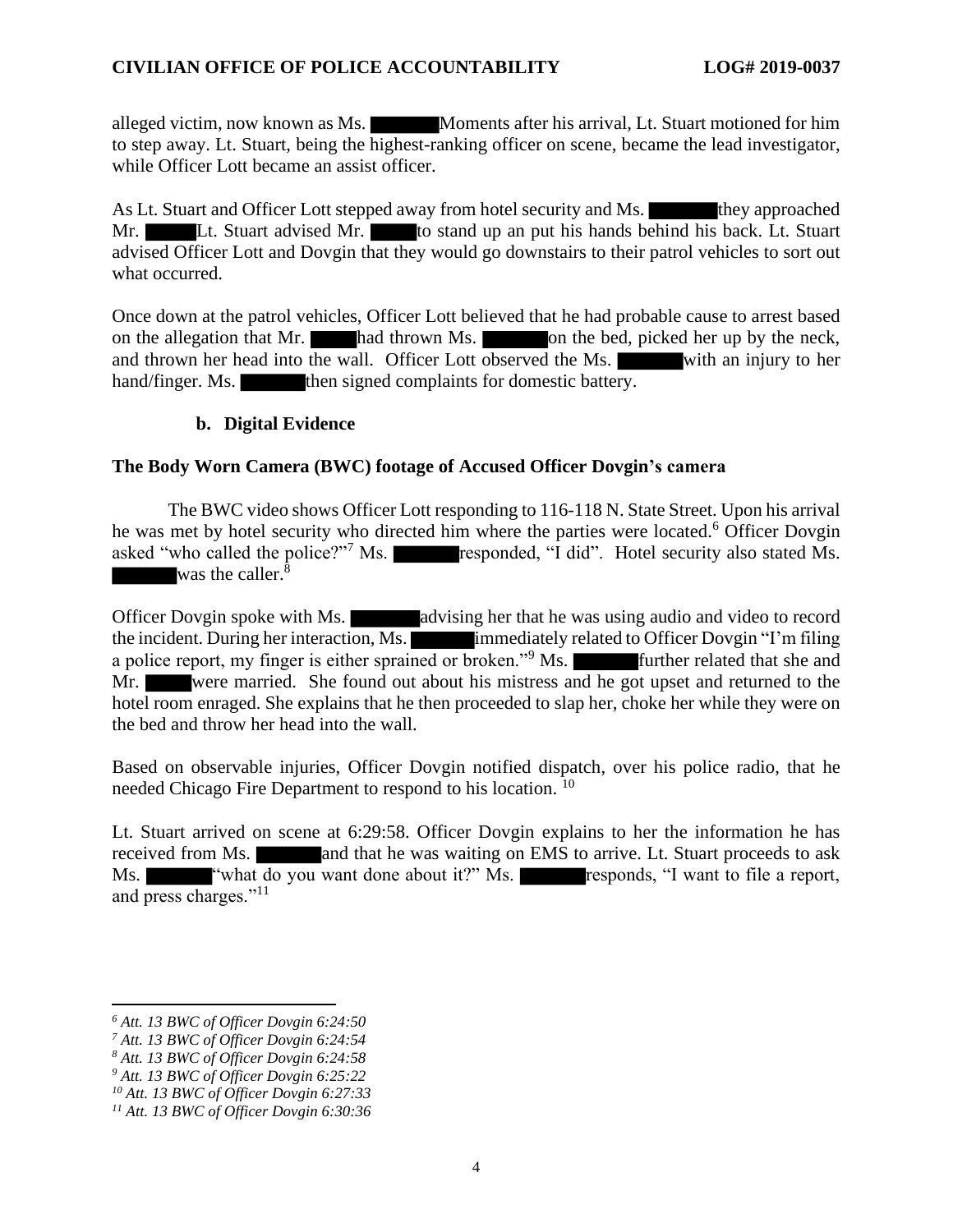Officer Dovgin and Lt. Stuart continued to listen as Ms. explained that Mr. has been abusive in the past, in addition to the events leading up to the confrontation that day. Lt. Stuart asks Ms.  $\blacksquare$  "You wanna sign complaints?" Ms. respond with "Yes".<sup>12</sup>

Officer Lott arrives on scene 6:36:01, and briefly meets with Officer Dovgin and Lt. Stuart. Lt. Stuart, Officer Dovgin, and Officer Lott proceed to are where Mr. is seated. Lt. Stuart advises Mr. to stand up, to which he complies. Officer Dovgin then states "We're going to place you into custody until we figure this out."<sup>13</sup>

Mr. is escorted out of the hotel and taken to the squad car by Officer Dovgin, who transports him to the 1<sup>st</sup> District Chicago Police Station where he is charged with domestic battery.<sup>14</sup>

## **The Body Worn Camera (BWC) footage of Accused Officer Lotts' camera**

The BWC video shows Officer Lott responded to 116-118 N. State Street. Upon his arrival he is seen meeting with Officer Dovgin and Lt. Stuart, who was speaking with the alleged victim, Ms. **Example 1.** Lt. Stuart asks Ms. **The Community Communist Communist Communist Communist Communist Communist Communist Communist Communist Communist Communist Communist Communist Communist Communist Communist Communist** was "Yes."<sup>16</sup>

Lt. Stuart, Officer Dovgin, and Officer Lott proceed to are where Mr. is seated. Lt. Stuart advises Mr. to stand up, to which he complies. Officer Dovgin the states "We're going to place you into custody until we figure this out."<sup>17</sup>

#### **c. Physical Evidence**

**Medical Records from Saint Anthony Hospital documented that walked** into the facility's Emergency Department and was seen on August 19, 2018 at approximately 6:21pm. The report indicated that Mr. complained he had head injuries due to being struck in head by wife with her bare fist.

#### **d. Documentary Evidence**

**Chicago Police Department** original case report for domestic battery, dated August 19, 2019 with RD#JB400519<sup>18</sup>

**Chicago Police Department** original arrest report for domestic battery, dated August 18, 2019 with RD#JB399163<sup>19</sup>

*<sup>12</sup> Att. 13 BWC of Officer Dovgin 6:32:40*

*<sup>13</sup> Att. 12 BWC of Officer Lott 6:36:34*

*<sup>14</sup> Att. 01 - CPD Arrest Report of – RD# JB399163*

*<sup>15</sup> Att. 12 BWC of Officer Lott 6:36:01*

*<sup>16</sup> Att. 12 BWC of Officer Lott 6:36:10*

*<sup>17</sup> Att. 12 BWC of Officer Lott 6:36:34*

<sup>18</sup> *Att. 27*

*<sup>19</sup> Att. 01*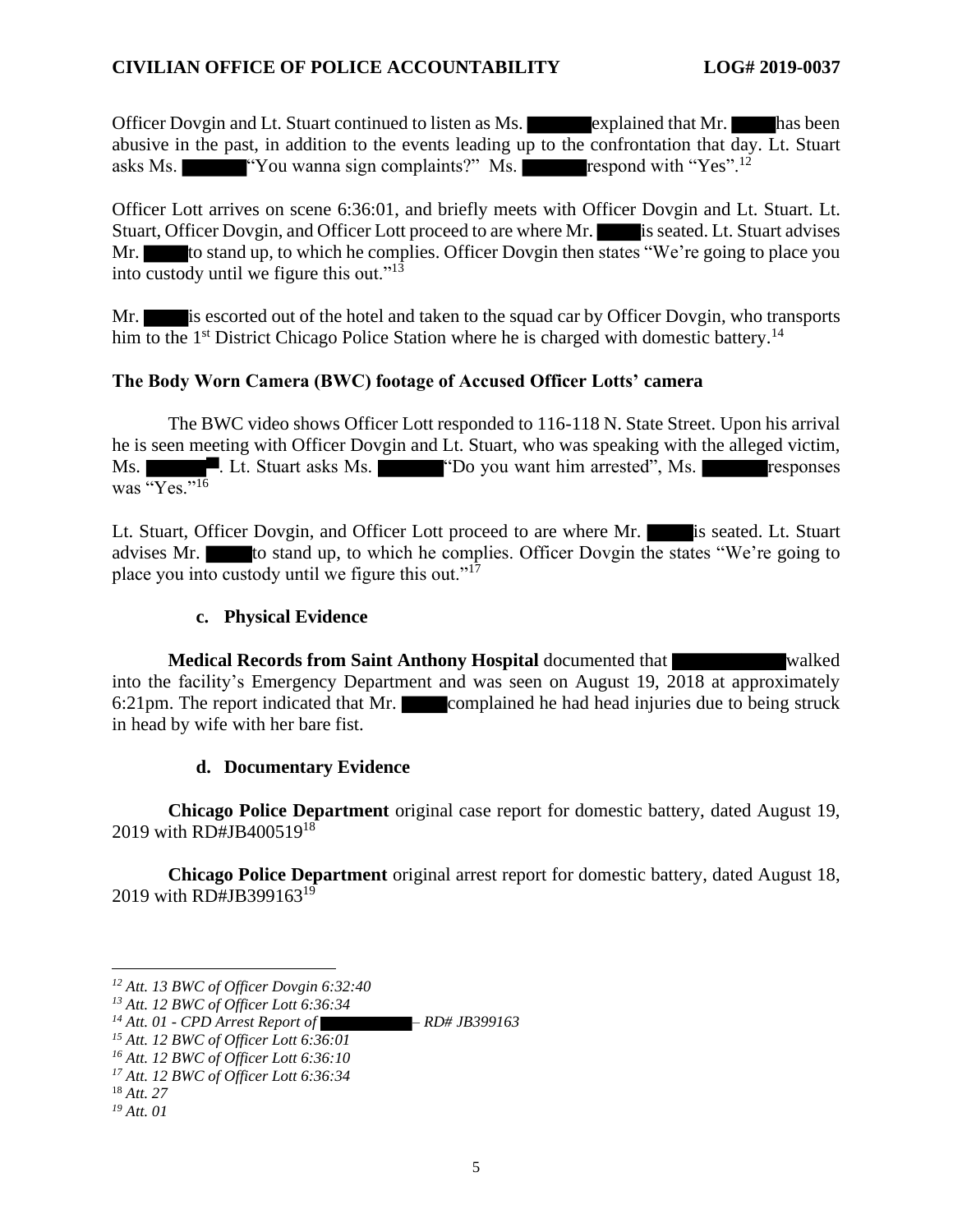**Assignment and Attendance Records** showing Officer Dovgin as beat 112, and Officer Lott as beat 123 on August 18,  $2018^{20}$ 

The **Office of Emergency Management and Communication (OEMC) Event Query**  #1823013243 documenting a domestic battery call from Ms.

The **Office of Emergency Management and Communication (OEMC) Event Query**  #1823013318 documenting a domestic battery call from

The **Office of Emergency Management and Communication (OEMC) Event Query #1823013615** documenting a request for EMS at the location of 116 N. Jefferson St. for a guest with a broken/sprang finger. $^{23}$ 

The **Office of Emergency Management and Communication (OEMC) Event Query #182301929** documenting a request for an evidence technician at the location of 1653 W. Congress Parkway (Rush Hospital) for Ms.  $\blacksquare$  (ER Bed 9)<sup>24</sup>.

# **VI. LEGAL STANDARD**

For each Allegation COPA must make one of the following findings:

- 1. Sustained where it is determined the allegation is supported by a preponderance of the evidence;
- 2. Not Sustained where it is determined there is insufficient evidence to prove the allegations by a preponderance of the evidence;
- 3. Unfounded where it is determined by clear and convincing evidence that an allegation is false or not factual; or
- 4. Exonerated where it is determined by clear and convincing evidence that the conduct descried in the allegation occurred, but it is lawful and proper.

A **preponderance of evidence** can be described as evidence indicating that it is **more likely than not** that the conduct reviewed complied with Department policy. *See Avery v. State Farm Mutual Automobile Insurance Co.*, 216 Ill. 2d 100, 191 (2005), (a proposition is proved by a preponderance of the evidence when it has found to be more probably true than not). If the evidence gathered in an investigation establishes that it is more likely that the conduct complied with Department policy than that it did not, even if by a narrow margin, then the preponderance of the evidence standard is met.

*<sup>20</sup> Att. 08*

*<sup>21</sup> Att. 02*

*<sup>22</sup> Att. 24*

*<sup>23</sup> Att. 25*

*<sup>24</sup> Att. 26*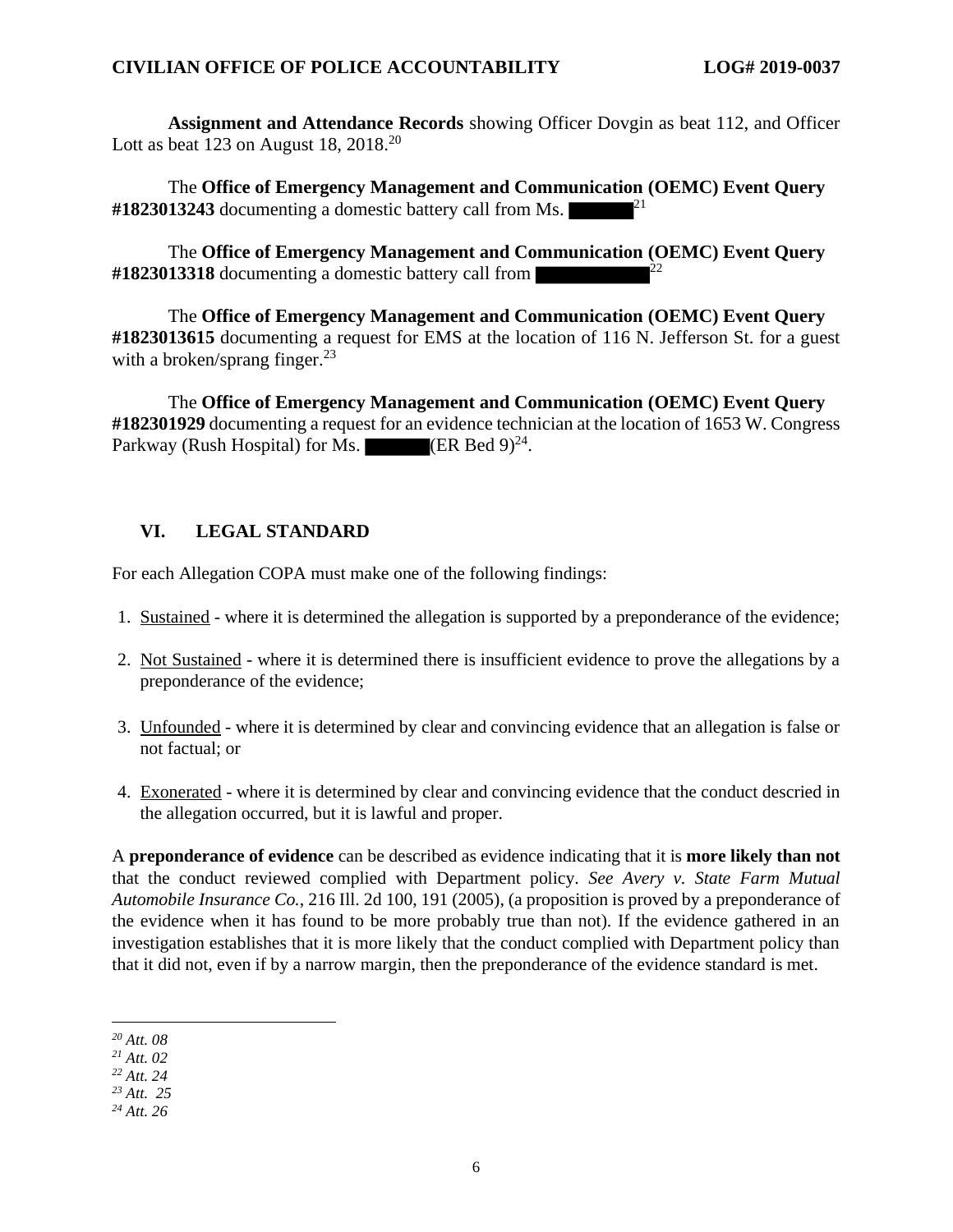#### **CIVILIAN OFFICE OF POLICE ACCOUNTABILITY LOG# 2019-0037**

**Clear and convincing evidence** is a higher standard than a preponderance of the evidence but lower than the "beyond-a-reasonable doubt" standard required to convict a person of a criminal offense. See *e.g.*, *People v. Coan*, 2016 IL App (2d) 151036 (2016). Clear and Convincing can be defined as a "degree of proof, which, considering all the evidence in the case, produces the firm and abiding belief that it is highly probable that the proposition . . . is true." *Id*. at ¶ 28.

# **VII. ANALYSIS**

COPA makes a finding of **EXONERATED** for the Allegation against Officers Dovgin and Lott that the officers unlawfully arrested

On August 18, 2018, Officers Dovgin and Lott were dispatched to a call for a domestic battery. Officer Lott was the first officer to arrive on scene.

While Officer Dovgin was interviewing Ms. **Let us all use** Lt. Stuart arrived on scene and spoke with Officer Dovgin and Ms. Ms. Expressed that she was the victim of a domestic battery from her husband, Mr. She explained how she was choked and had been thrown into a wall, causing her head to strike the wall. Mr. also caused injuries to her hand/finger that the officers were able to observe. The statement from Ms. **All and the observed injuries**, provided the officers with probable cause to arrest Mr. Ms. Signed complaints for domestic battery against Mr. Mr. Mr. never told officers his version of the events and even admitted that he "maintained (his) silence"<sup>25</sup> As a result, the only information the Involved Officers had, at the time they arrested Mr. was the information provided to them by that she was the victim of a domestic battery by Mr.

Based on the foregoing, Officers Dovgin and Lott were within CPD policy to arrest Mr. for domestic battery. Therefore, this allegation should be **EXONERATED**.

## **VIII. CONCLUSION**

| <b>Officer</b>          | <b>Allegation</b>                                                                                                                                        | Finding/<br><b>Recommendation</b> |
|-------------------------|----------------------------------------------------------------------------------------------------------------------------------------------------------|-----------------------------------|
| Officer Lott,<br>Kevyn  | 1. It is alleged that on August 18, 2018 at<br>approximately 6:40pm in the vicinity of 116 N.<br>Jefferson St. you arrested<br>without<br>justification. | Exonerated                        |
| Officer Dovgin,<br>John | 1. It is alleged that on August 18, 2018 at<br>approximately 6:40pm in the vicinity of 116 N.<br>Jefferson St. you arrested<br>without<br>justification  | Exonerated                        |

Based on the analysis set forth above, COPA makes the following findings:

<sup>25</sup> *Att. 01*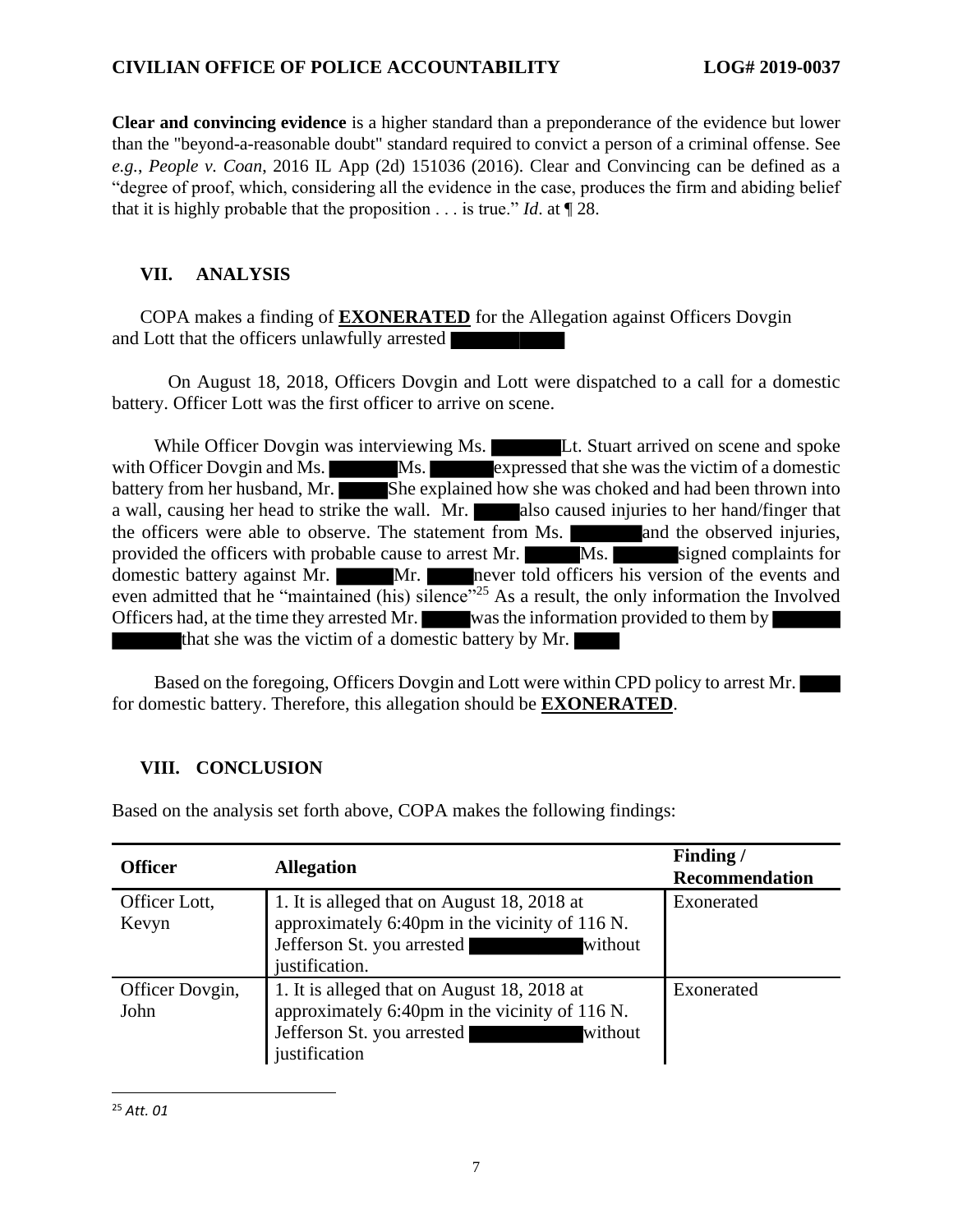Approved:



Angela Hearts-Glass *Deputy Chief Investigator* 9-21-2020

Date